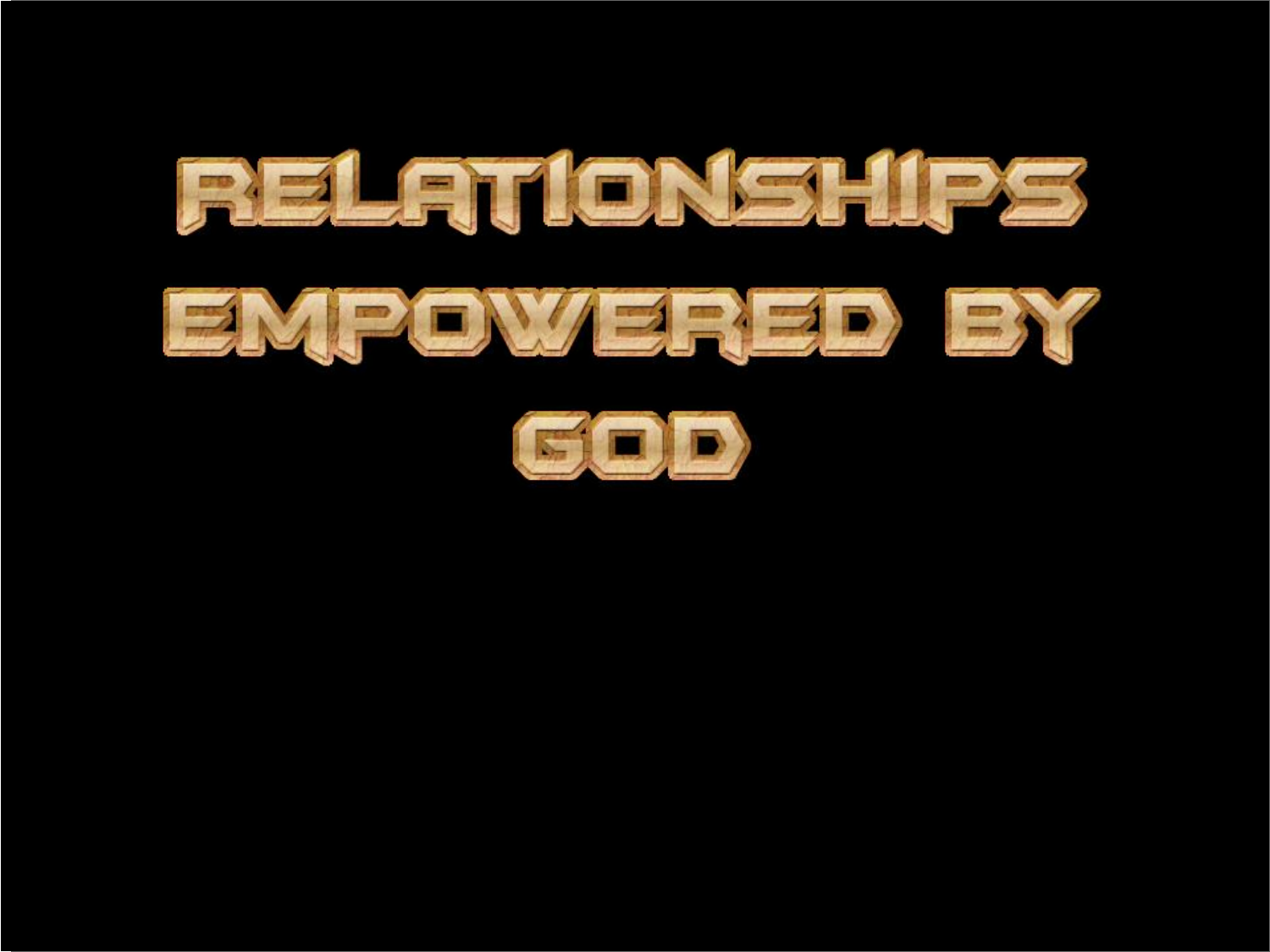# **Introduction**

**A. Relationships within the church should draw others to Christ**

**B. Our relationships reflect our relationship with Christ Galatians 6:17 From henceforth let no man trouble me: for I bear in my body the marks of the Lord Jesus.**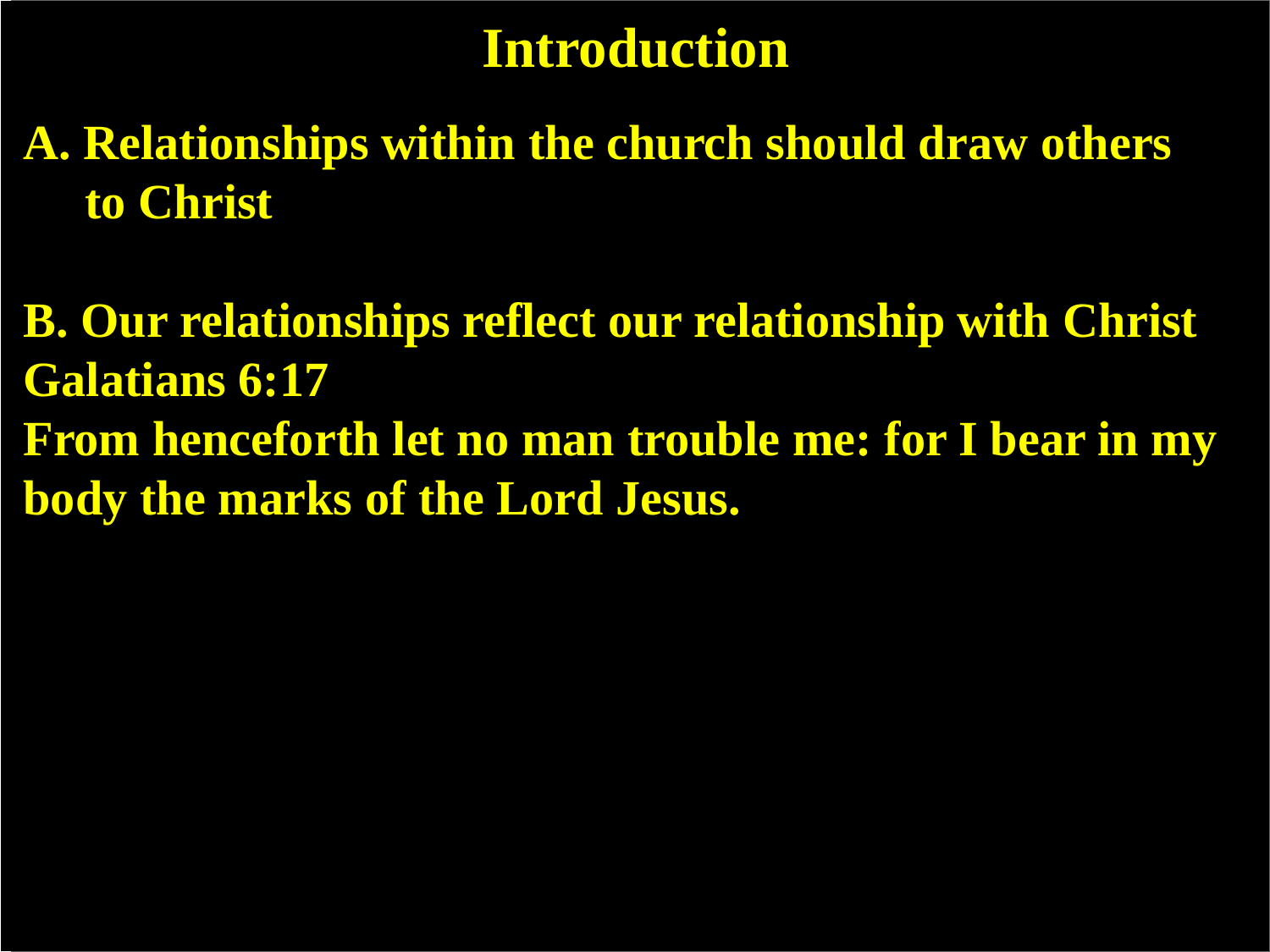# **Introduction**

- **C. The Holy Spirit is our source of power Acts 1:8**
- **But ye shall receive power, after that the Holy Ghost is come upon you: and ye shall be witnesses unto me both in Jerusalem, and in all Judaea, and in Samaria, and unto the uttermost part of the earth.**
- **2 Timothy 1:7**
- **For God hath not given us the spirit of fear; but of power, and of love, and of a sound mind.**
- **D. The work of the Holy Spirit in relationships**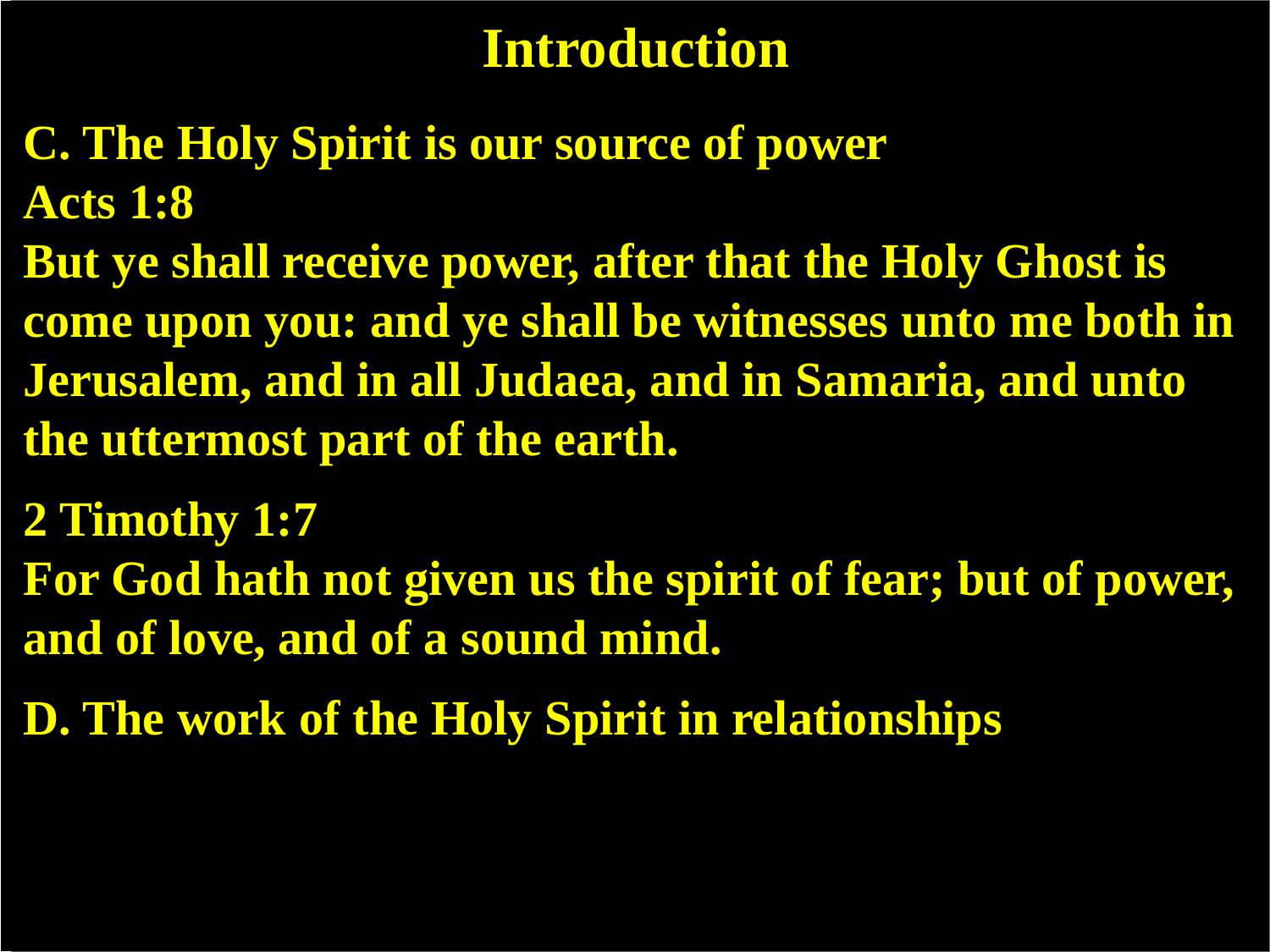## **I. Confirms Our Relationship With Christ**

# **A. To ourselves**

**John 6:44**

**No man can come to me, except the Father which hath sent me draw him: and I will raise him up at the last day.**

**1 John 5:10 He that believeth on the Son of God hath the witness in himself: he that believeth not God hath made him a liar; because he believeth not the record that God gave of his Son.**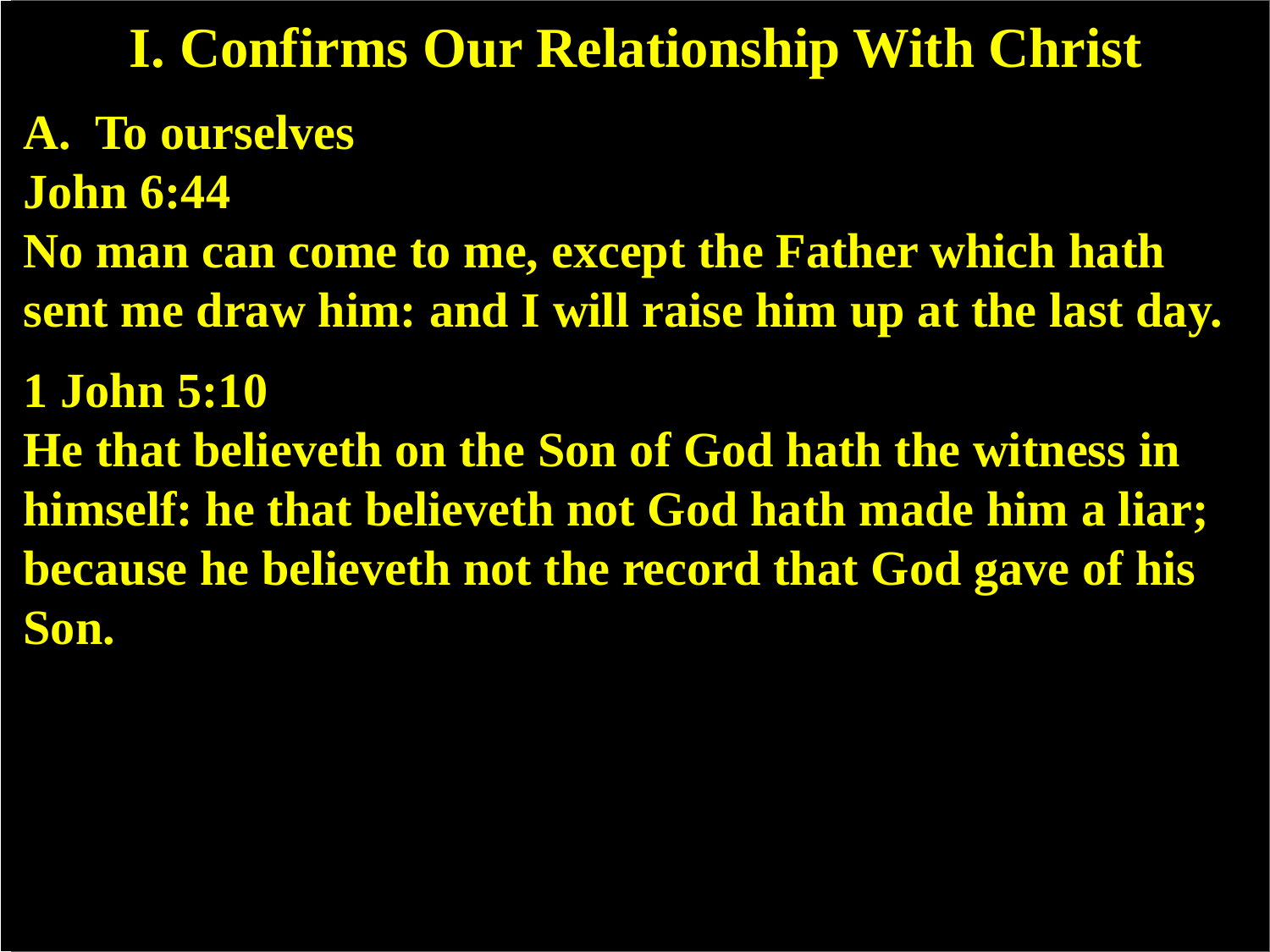**I. Confirms Our Relationship With Christ**

**B. With others Romans 8:16 The Spirit itself beareth witness with our spirit, that we are the children of God:**

**Galatians 4:6**

**And because ye are sons, God hath sent forth the Spirit of his Son into your hearts, crying, Abba, Father.**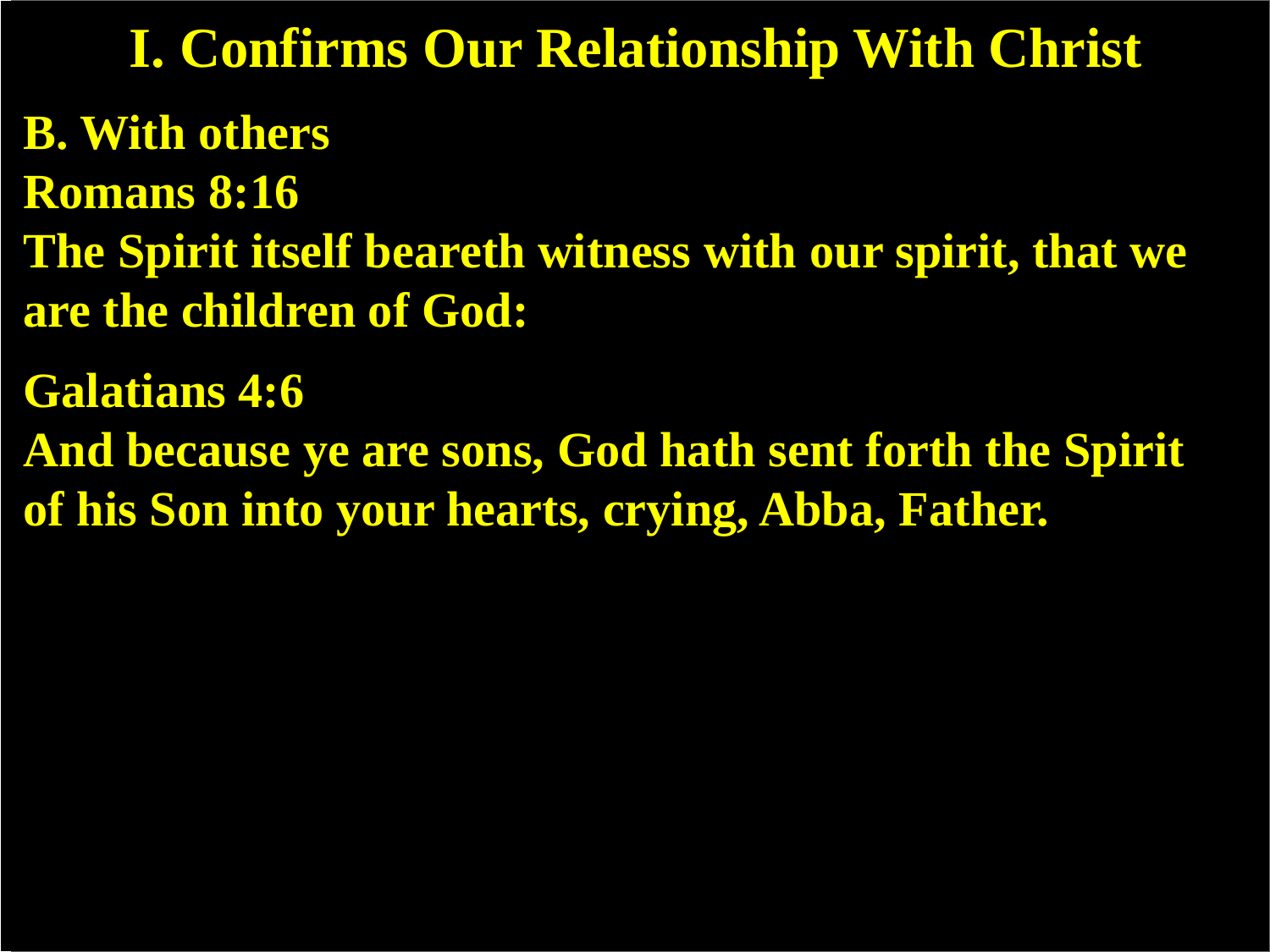## **I. Confirms Our Relationship With Christ**

**C. To God 2 Timothy 2:19 Nevertheless the foundation of God standeth sure, having this seal, The Lord knoweth them that are his. And, let every one that nameth the name of Christ depart from iniquity.**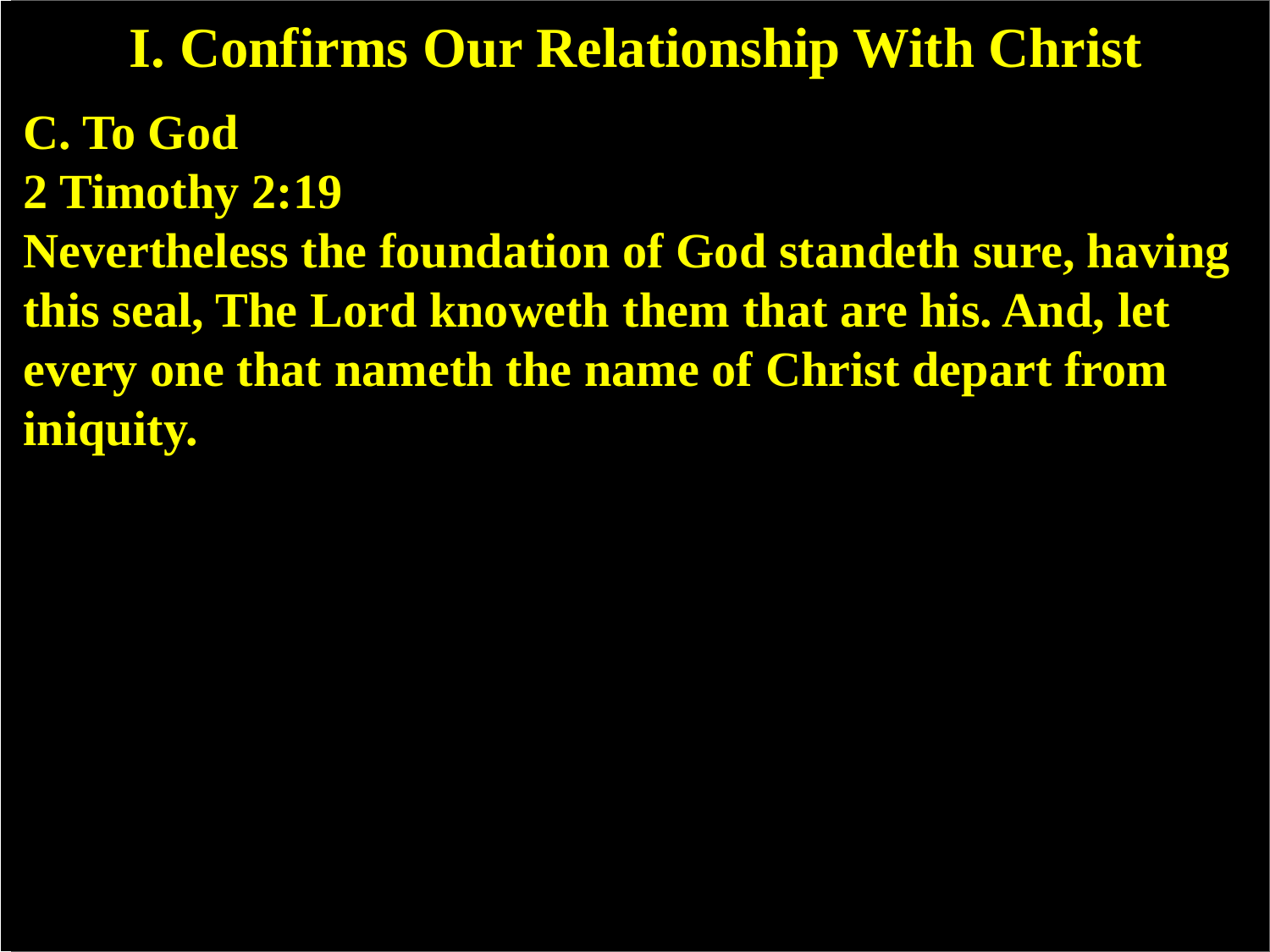- **A. When Spirit-taught**
- **John 16:13-14**
- **13 Howbeit when he, the Spirit of truth, is come, he will guide you into all truth: for he shall not speak of himself; but whatsoever he shall hear, that shall he speak: and he will shew you things to come.**
- **14 He shall glorify me: for he shall receive of mine, and shall shew it unto you.**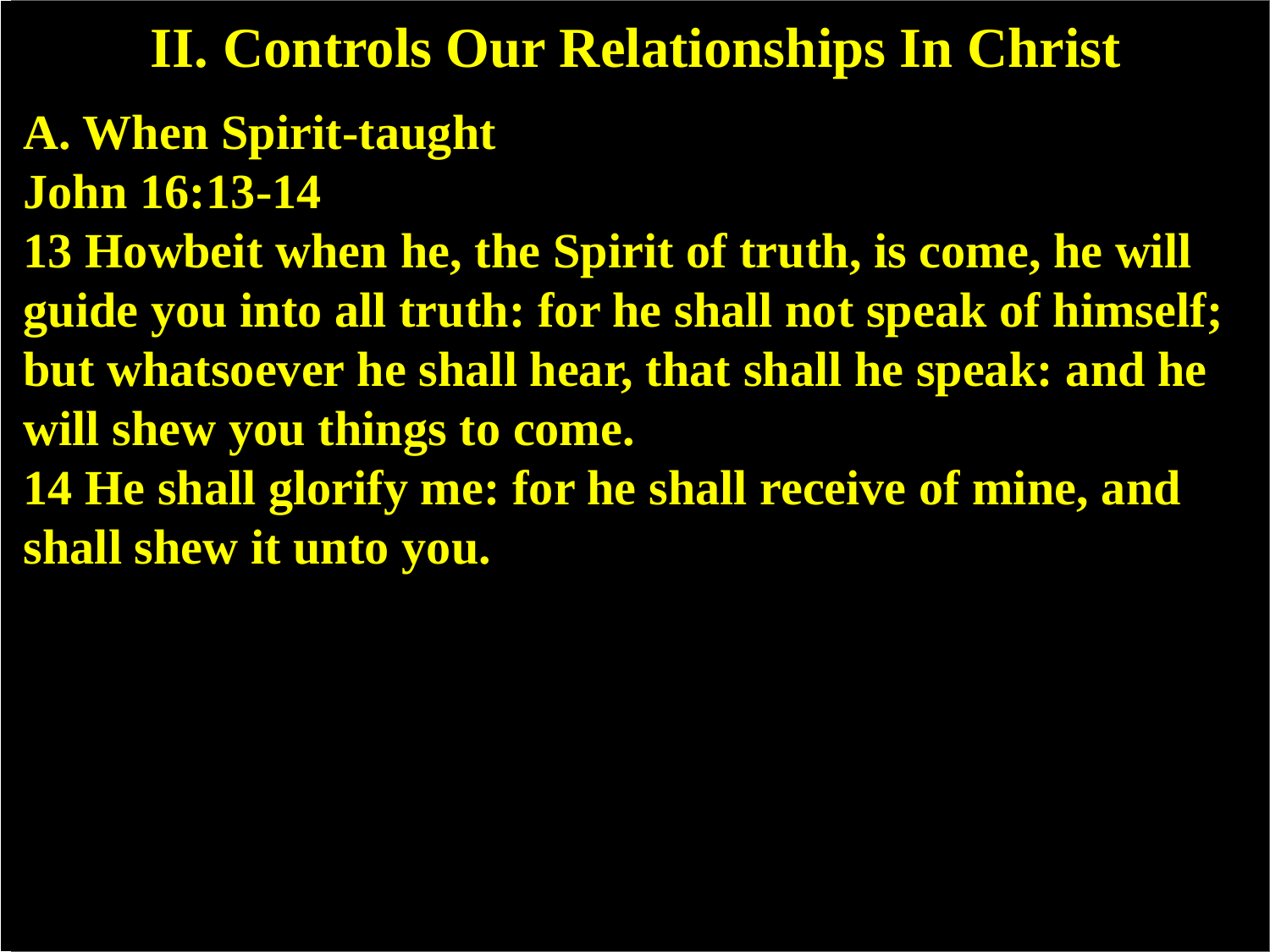- **B. When Spirit-filled**
- **Ephesians 5:18-21**
- **18 And be not drunk with wine, wherein is excess; but be filled with the Spirit;**
- **19 Speaking to yourselves in psalms and hymns and spiritual songs, singing and making melody in your heart to the Lord;**
- **20 Giving thanks always for all things unto God and the Father in the name of our Lord Jesus Christ;**
- **21 Submitting yourselves one to another in the fear of God.**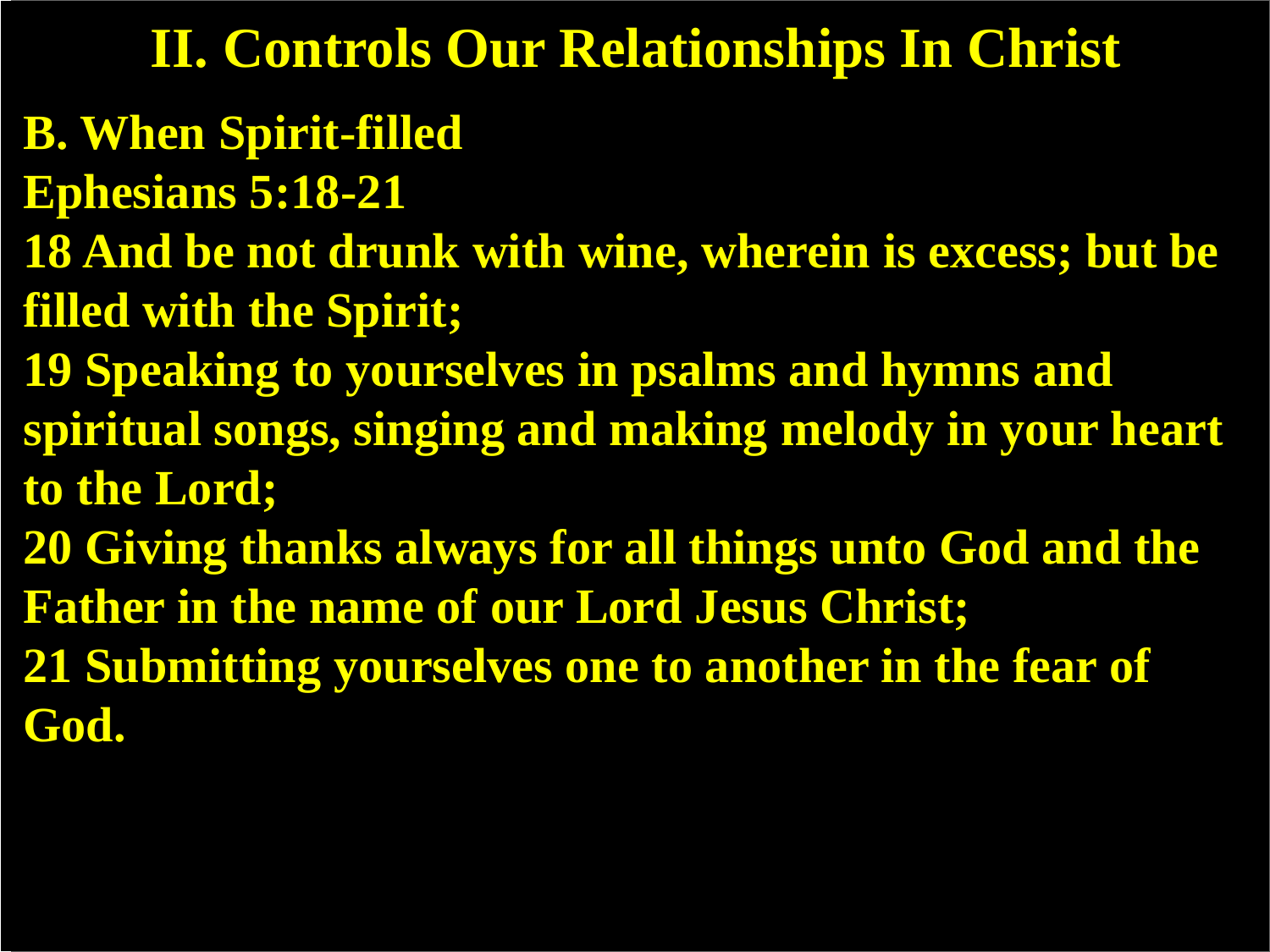- **C. When Spirit-led**
- **Romans 8:14**
- **For as many as are led by the Spirit of God, they are the sons of God.**
- **Galatians 5:14-16**
- **14 For all the law is fulfilled in one word, even in this; Thou shalt love thy neighbour as thyself.**
- **15 But if ye bite and devour one another, take heed that**
- **ye be not consumed one of another.**
- **16 This I say then, Walk in the Spirit, and ye shall not fulfil the lust of the flesh.**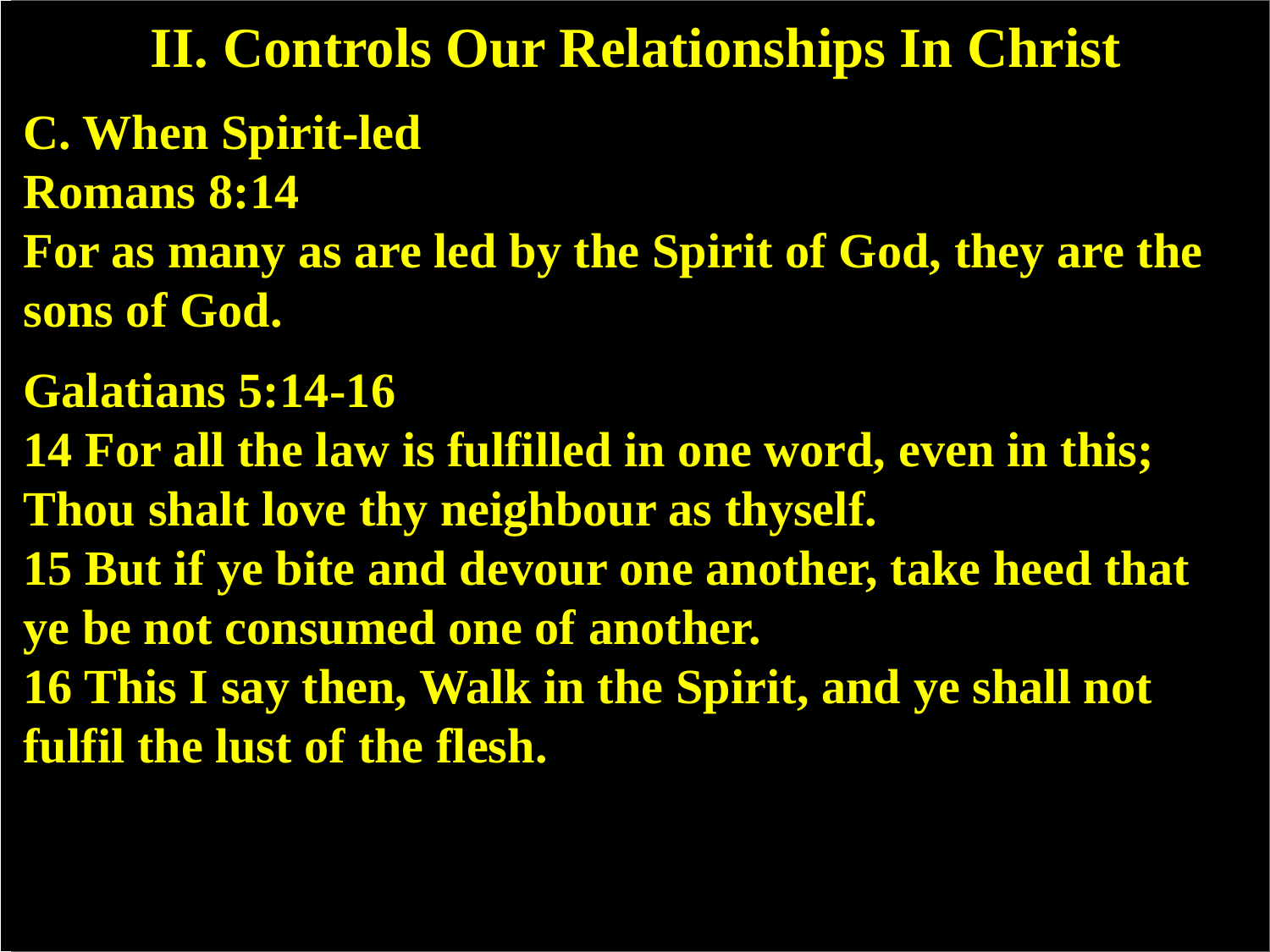- **D. When Spirit-fruitful**
- **Galatians 5:22-25**
- **22 But the fruit of the Spirit is love, joy, peace,**
- **longsuffering, gentleness, goodness, faith,**
- **23 Meekness, temperance: against such there is no law.**
- **24 And they that are Christ's have crucified the flesh with the affections and lusts.**
- **25 If we live in the Spirit, let us also walk in the Spirit.**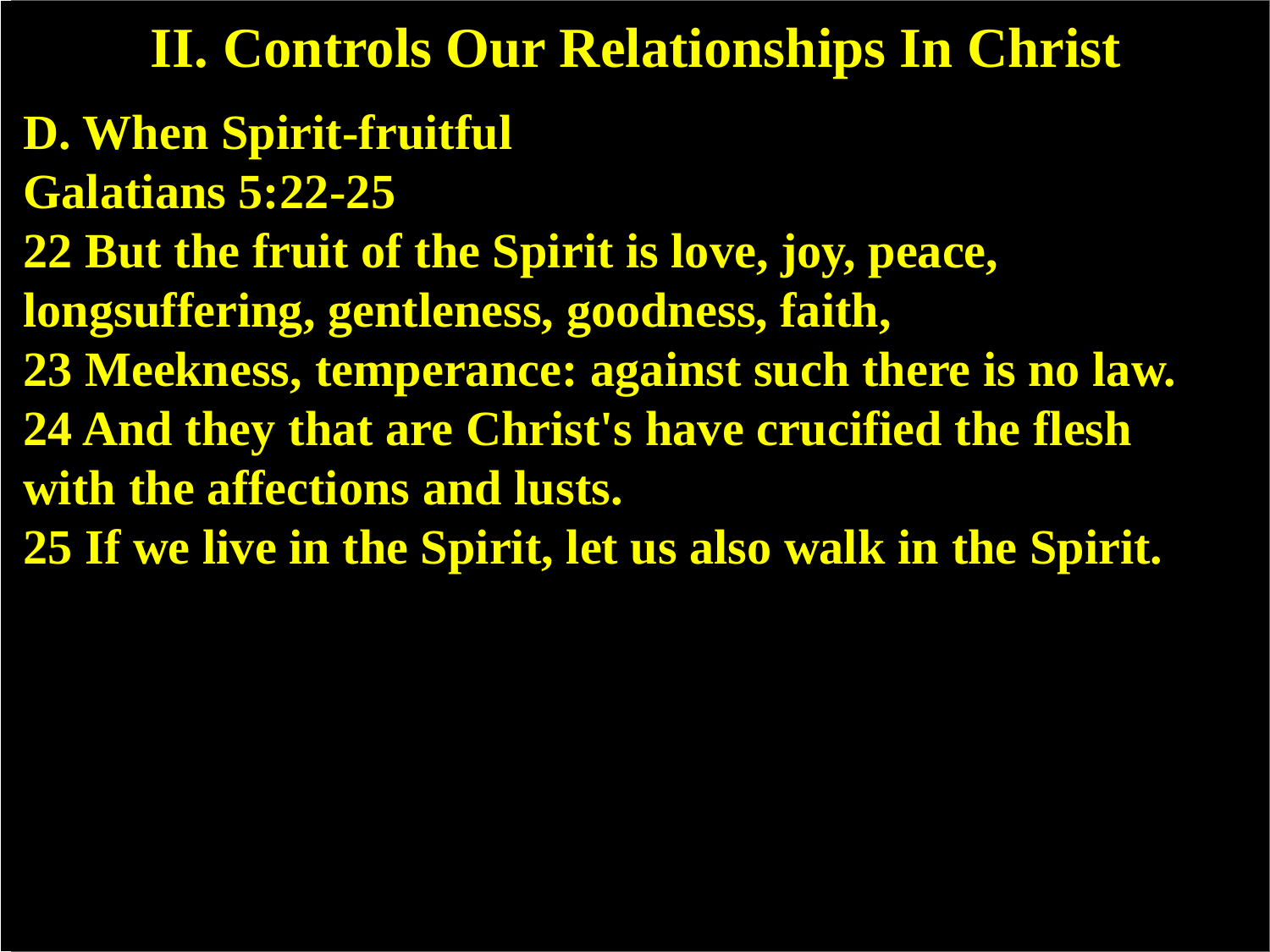**A. In identity Galatians 3:26 For ye are all the children of God by faith in Christ Jesus. III. Cements Our Relationships With Each Other** 

**B. In unity Romans 12:5 So we, being many, are one body in Christ, and every one members one of another.**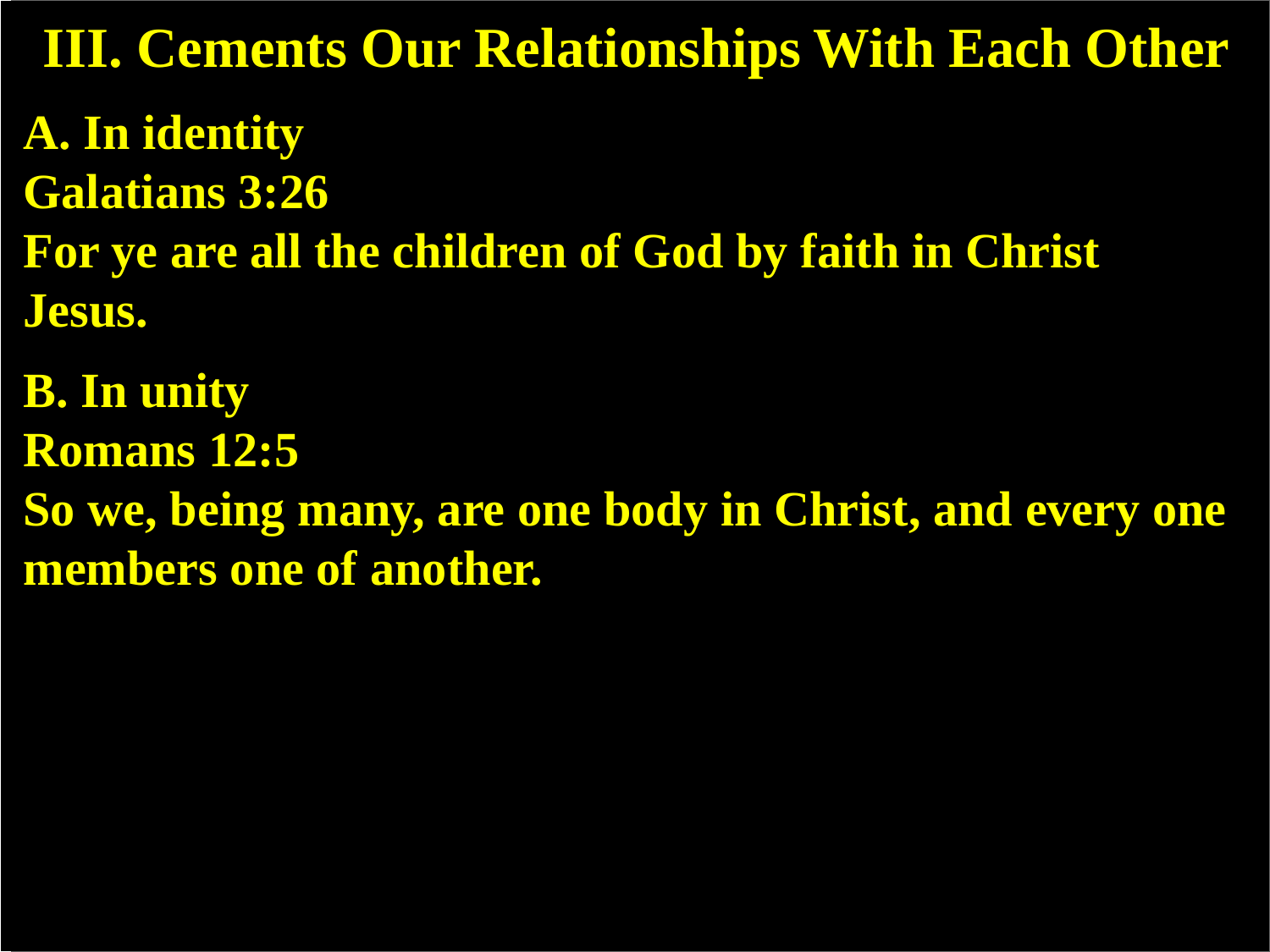**III. Cements Our Relationships With Each Other** 

- **C. In mind**
- **Philippians 2:1-3**
- **1 If there be therefore any consolation in Christ, if any comfort of love, if any fellowship of the Spirit, if any bowels and mercies,**
- **2 Fulfil ye my joy, that ye be likeminded, having the same love, being of one accord, of one mind.**
- **3 Let nothing be done through strife or vainglory; but in lowliness of mind let each esteem other better than themselves.**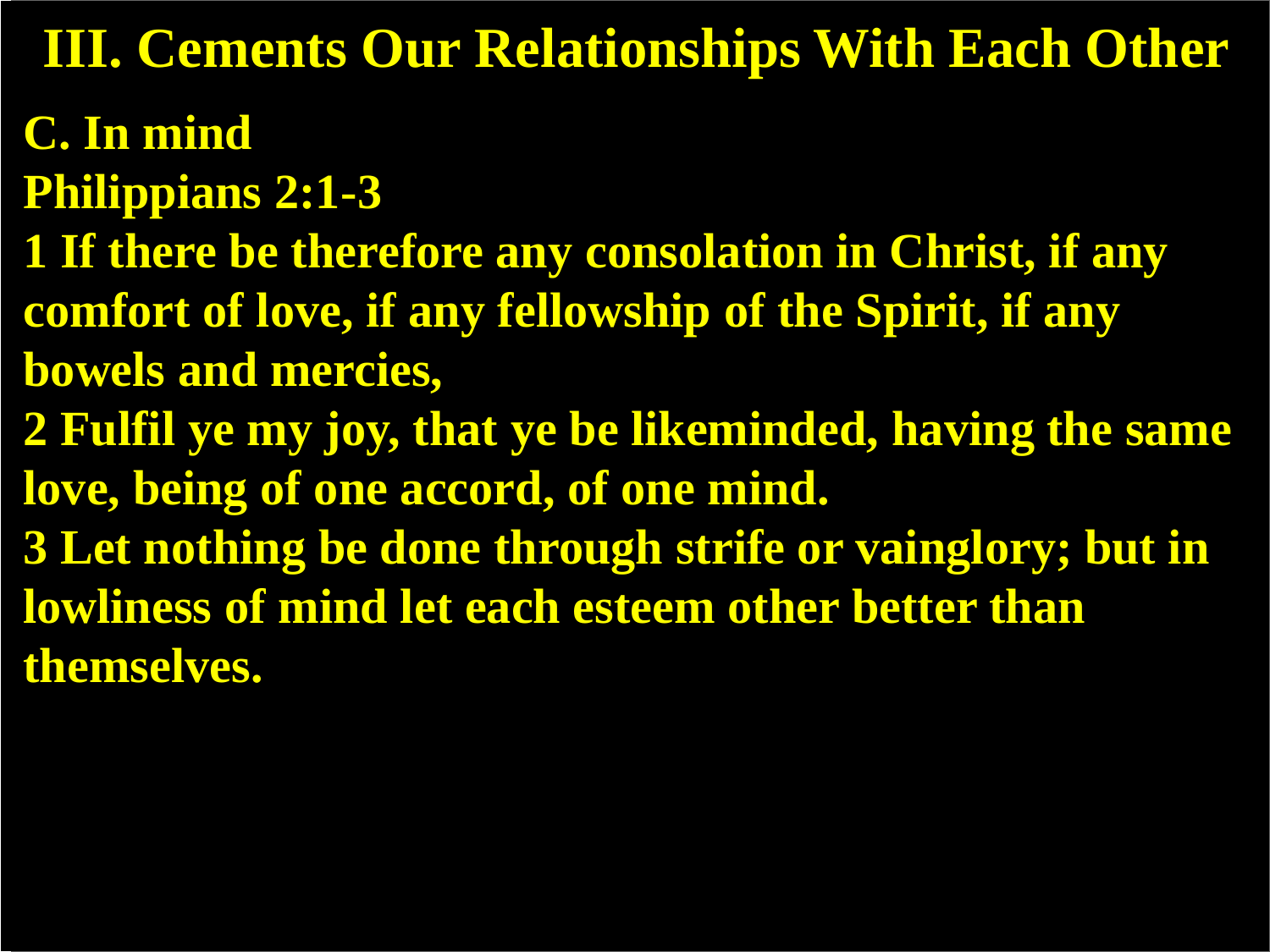**D. In mission 2 Corinthians 1:21 Now he which stablisheth us with you in Christ, and hath anointed us, is God; III. Cements Our Relationships With Each Other**